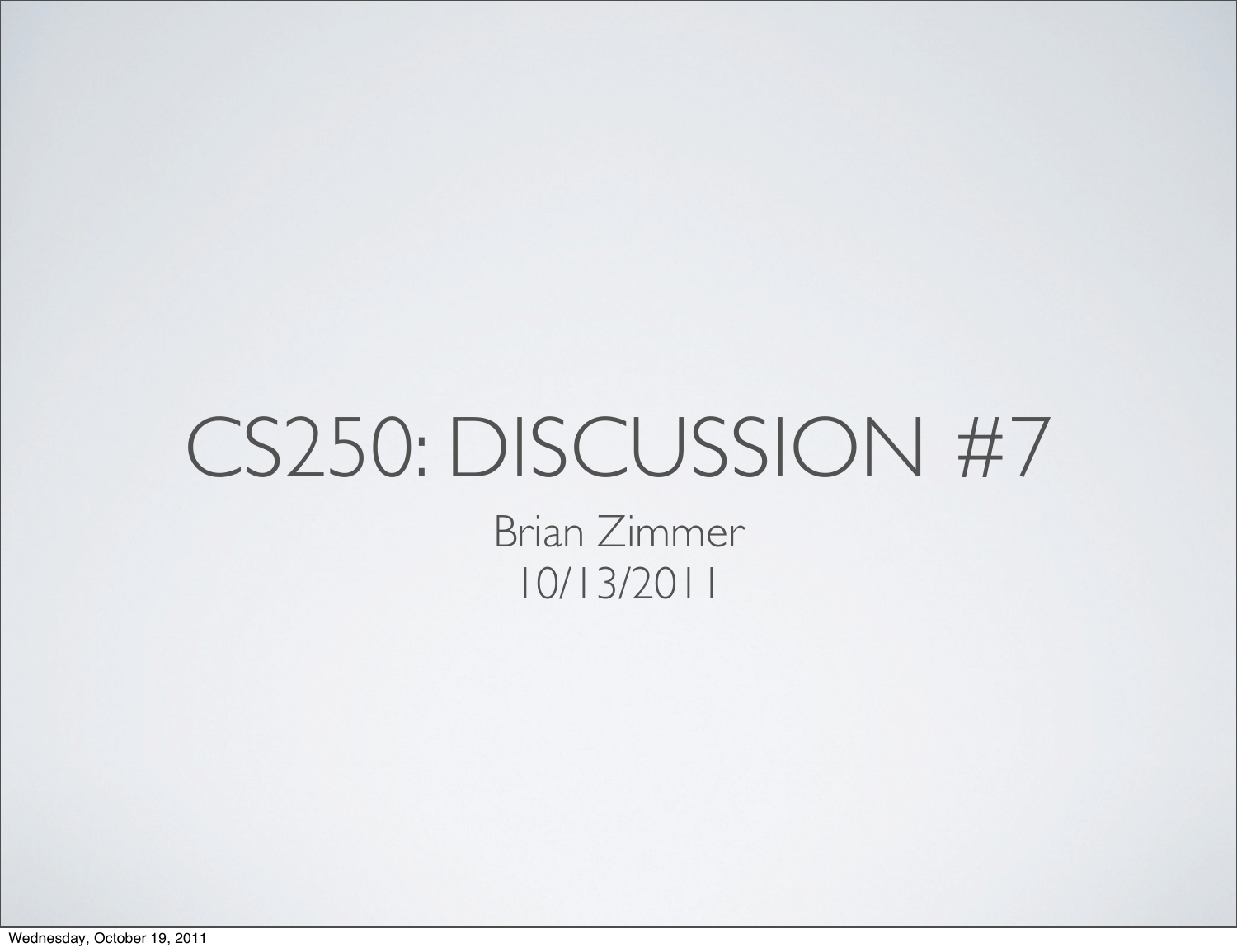#### OVERVIEW

- Logistics
- Lab 3
- IC Compiler
- Exploring Technology Kits
- Real world issues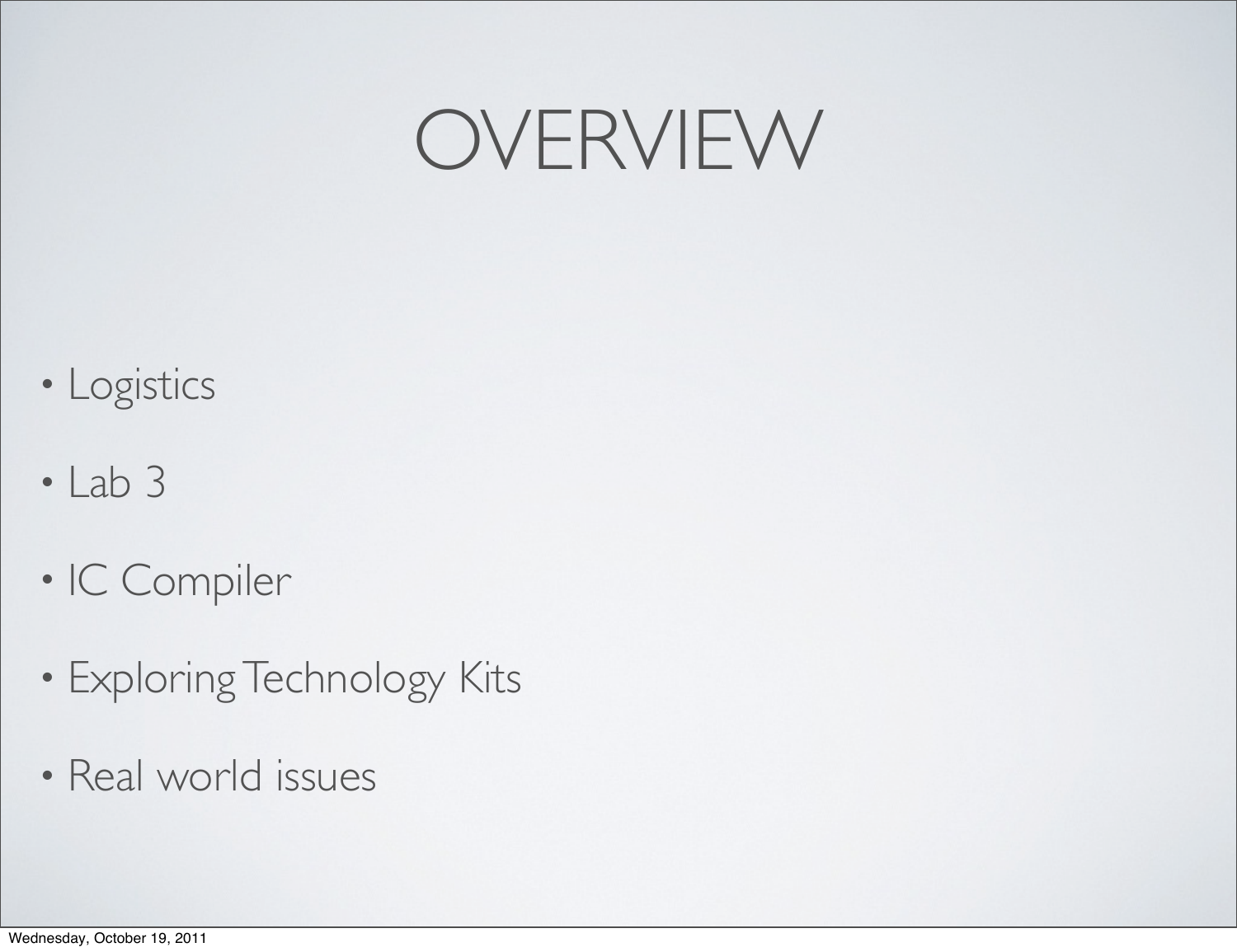### LOGISTICS

- Lab #3 Due in 10 Days
- Meetings next week. Schedule on Piazza.
- First presentation on Oct. 31st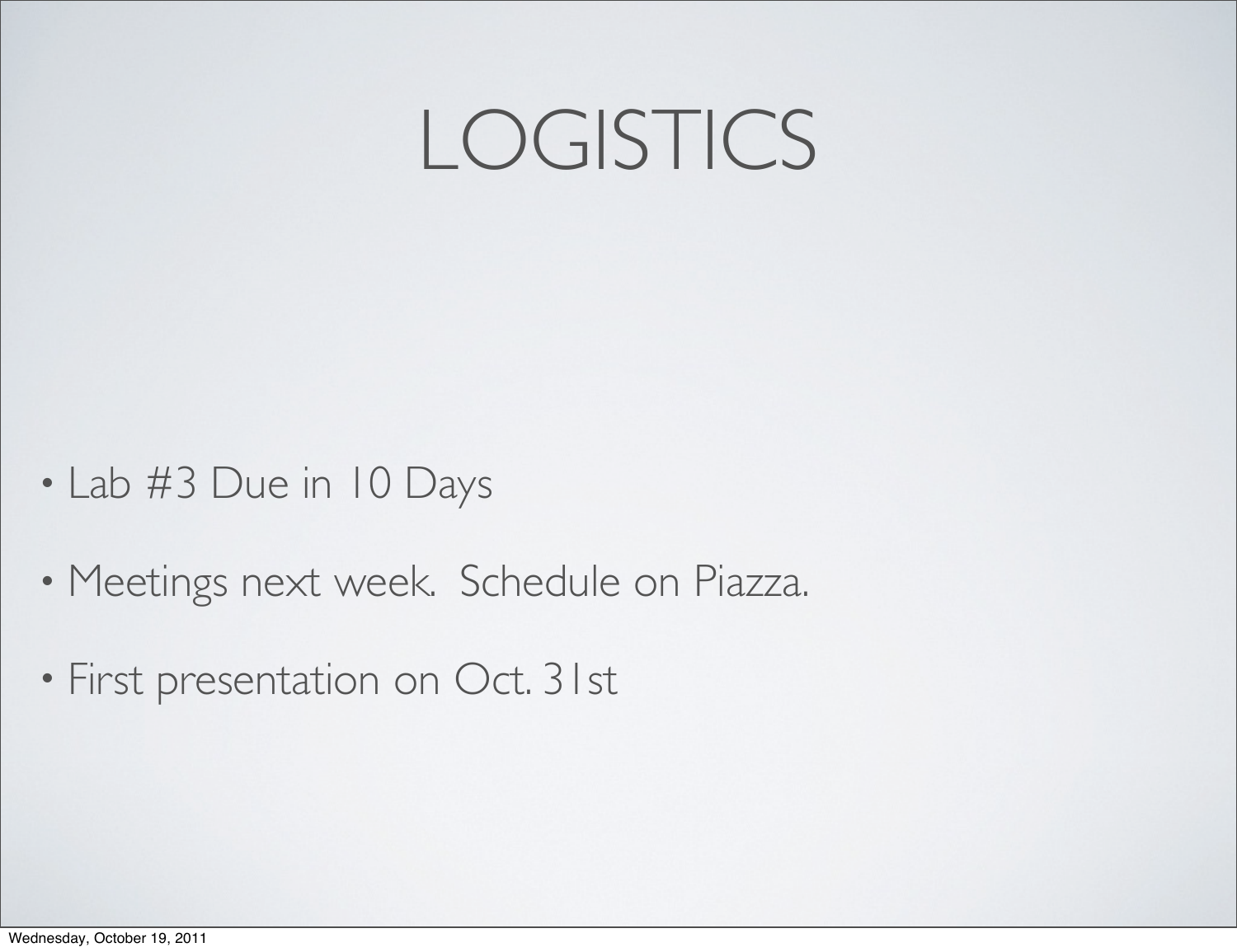# NEGATIVE ENERGY/ INSTRUCTION

- It's likely that your energy or instruction counts are wrong.
	- Notice that we only record the toggling for the region we are interested in.
	- This region is between mtpcr 1, \$cr10 and mtpcr 0, \$cr10.
	- You should only count cycles and instructions during this region.
		- pt-pwr gives you a power number, so you need to multiply this with the running time.
		- energy = power \* cycle count \* clock period
	- Make sure stats=1 in build/vcs-sim-gl-par/Makefile
- MATLAB sequence:
	- $A = c$ svread('A.csv');  $b = c$ svread('b.csv');
	- $x = \text{regress}(b, A);$
- Make sure the number of rows match. You can check out size(A), size(b).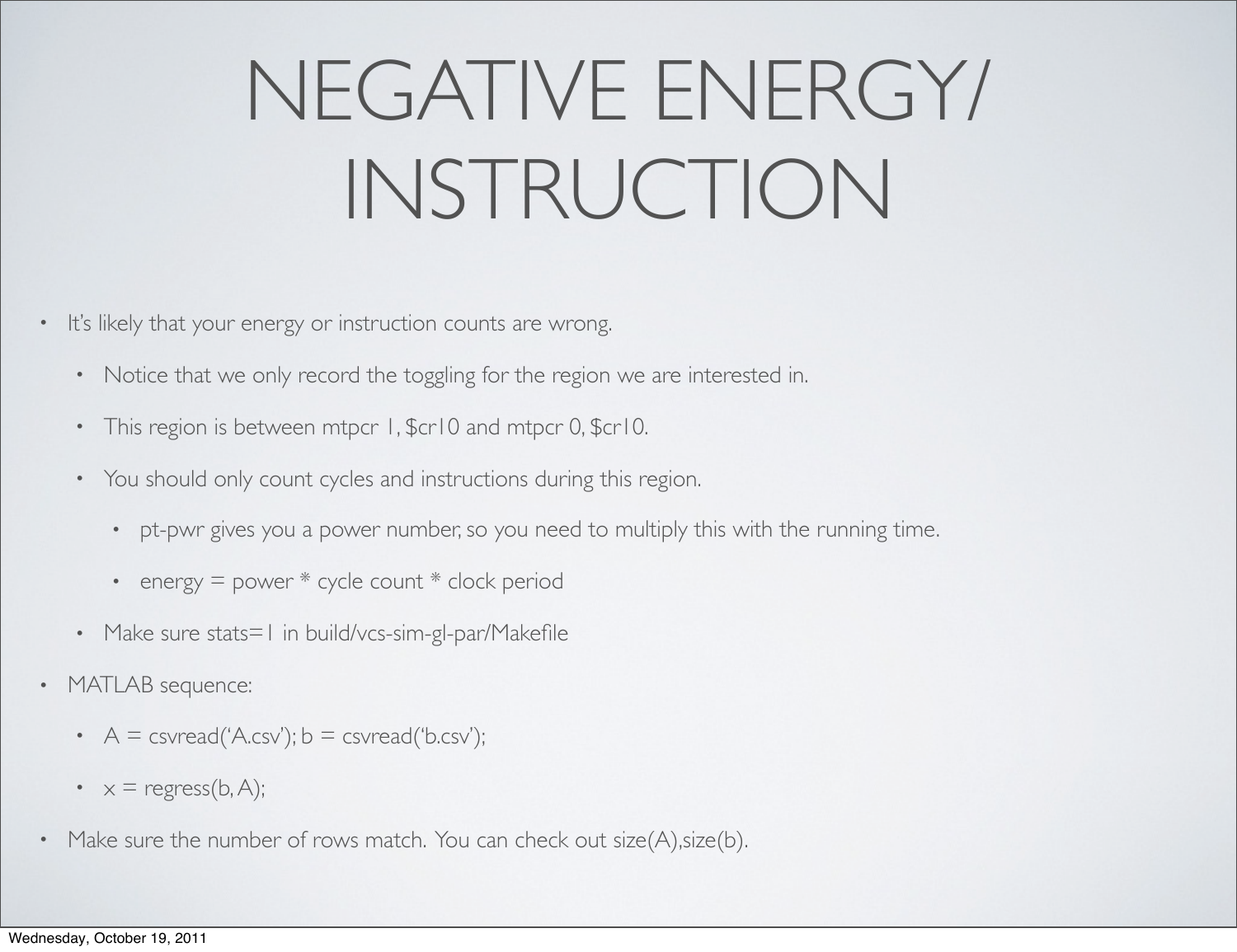### SETUP AND HOLD TIMES



- How can you detect you have a setup time violation?
- How can you detect you have a hold time violation?
- How can you fix setup time?
- How can you fix hold time?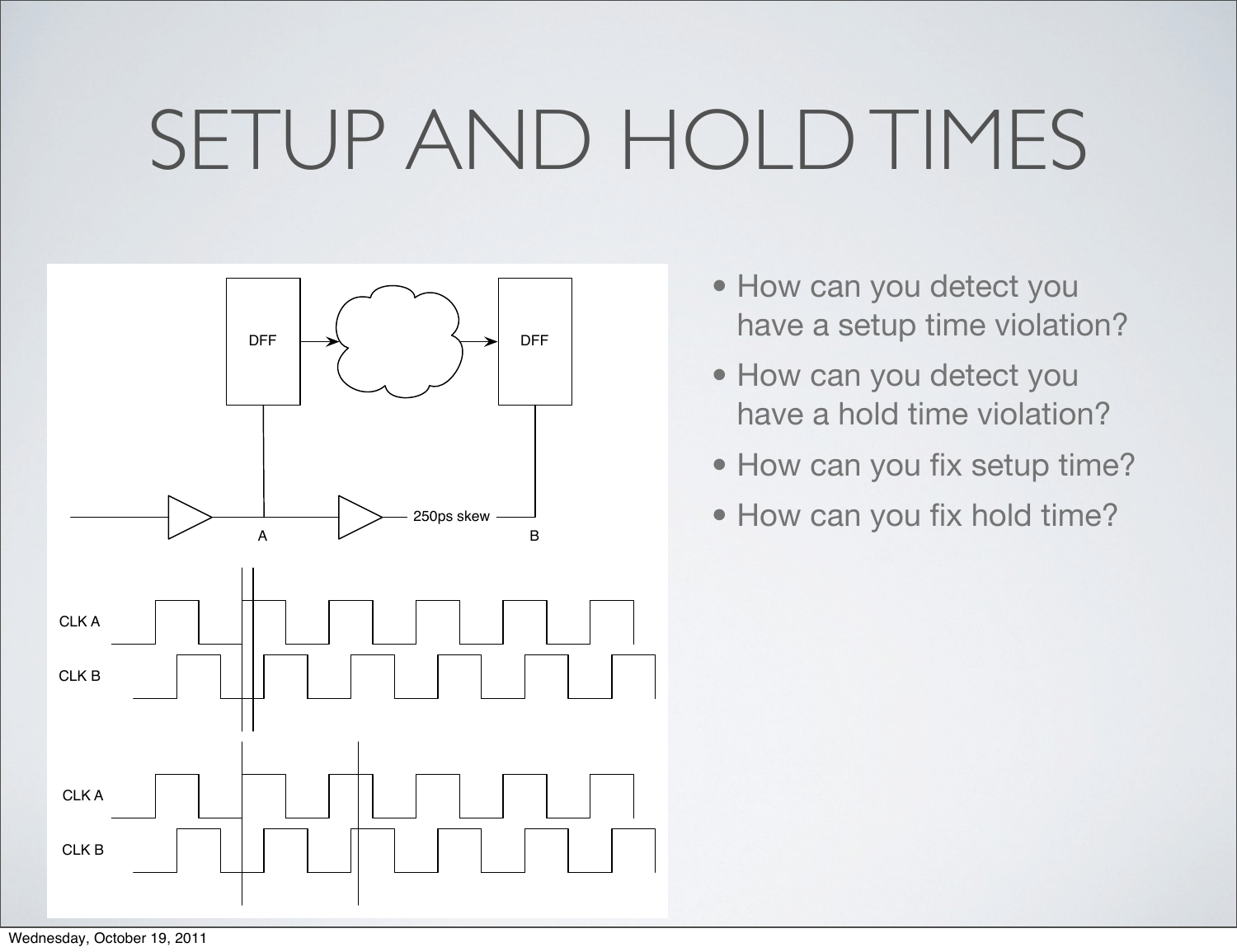

- This is how we do setup-hold time checks in the tool
- We have a setup limit and a hold limit
- We encode this case as (10,11)
	- \$setuphold (posedge clock, data, 10, 11, notify)
- What about negative setup limits?
- What about negative setup limits?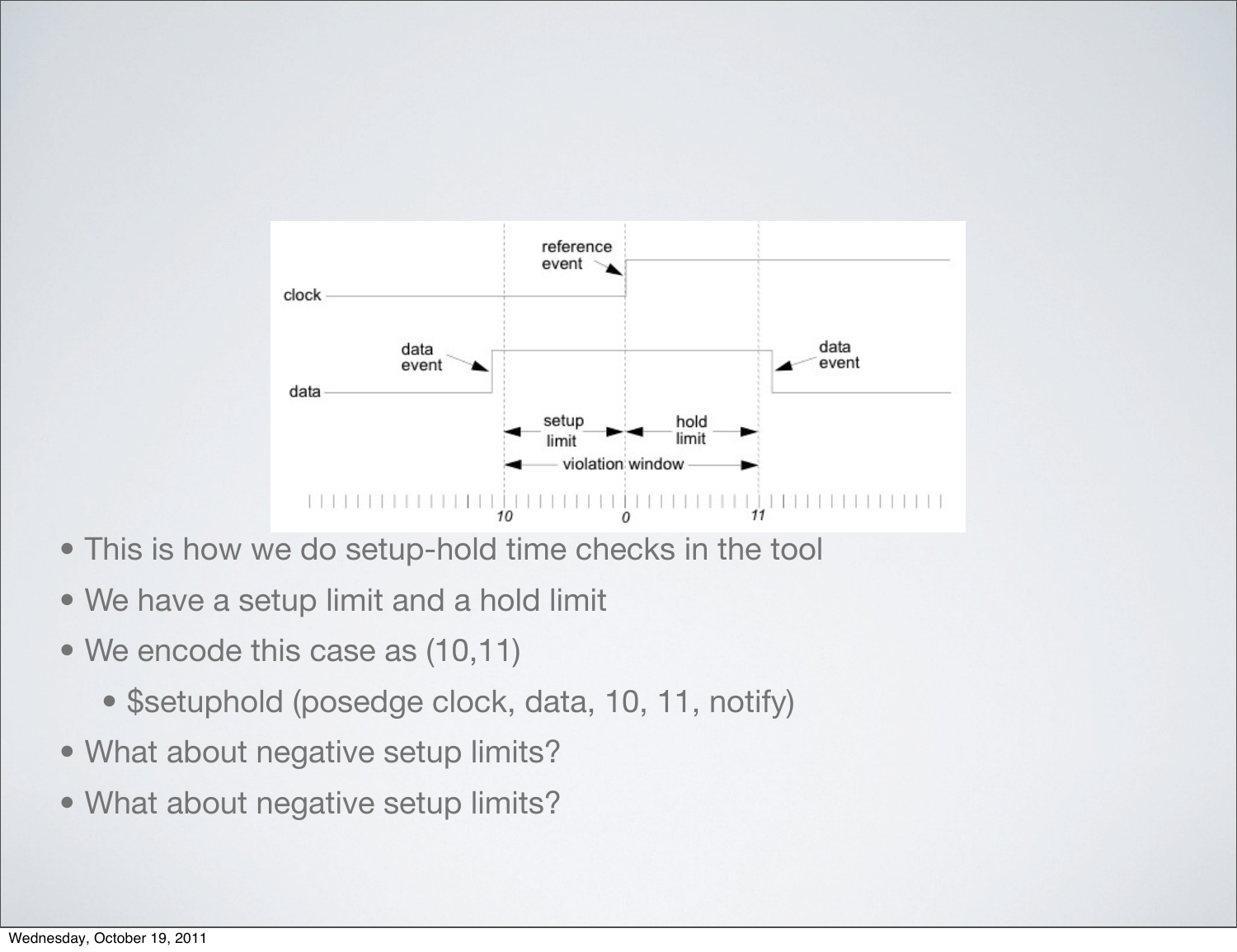

- We encode this case as (-10,31)
	- \$setuphold (posedge clock, data, -10, 31, notify)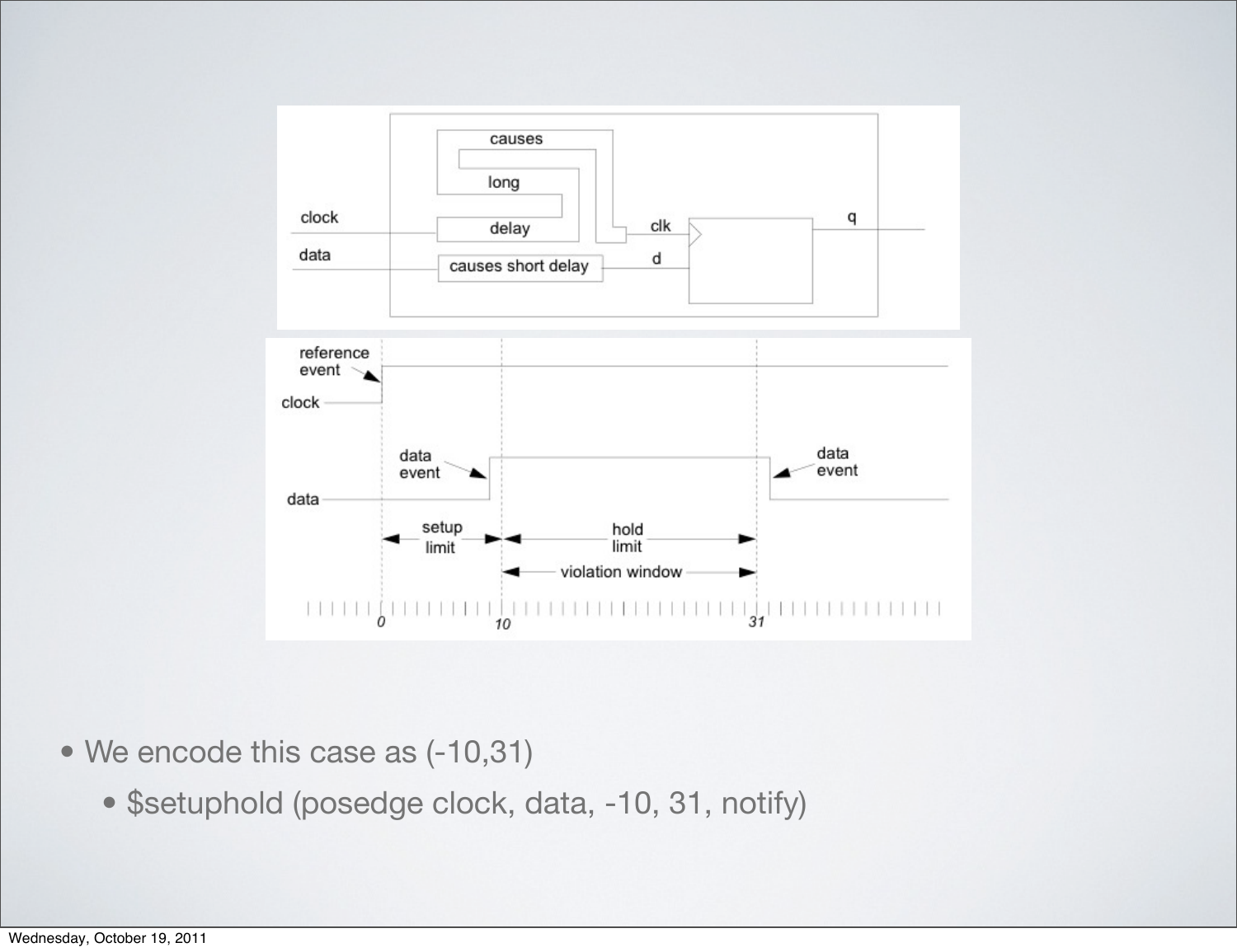

- We encode this case as (31, -10)
	- \$setuphold (posedge clock, data, 31, -10, notify)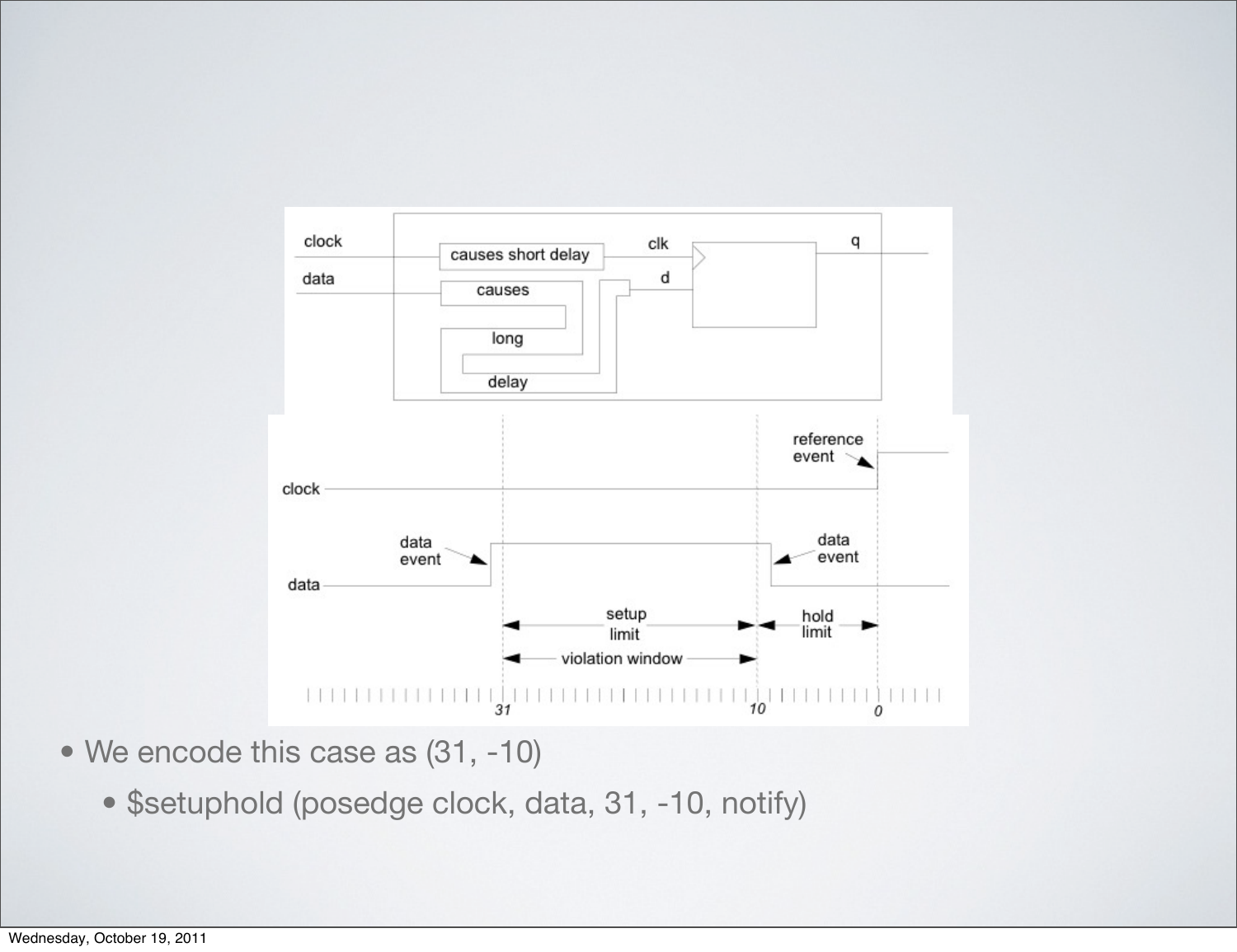# WHAT IT LOOKS LIKE

- "/scratch/cad/stdcells/synopsys-90nm/default/verilog/cells.v", 11774: Timing violation in riscvTestHarness.proc.dpath.rfile.waddr\_latch\_reg\_3\_
- \$setuphold( negedge CLK:44213, posedge D:44162, limits: (58,-43) );
- You can see  $44213 44162 = 51$  is between  $58 > 51 > 43$ . That's why it's a setuphold violation.
- Now let's look into the wave form. Change your time to 44213

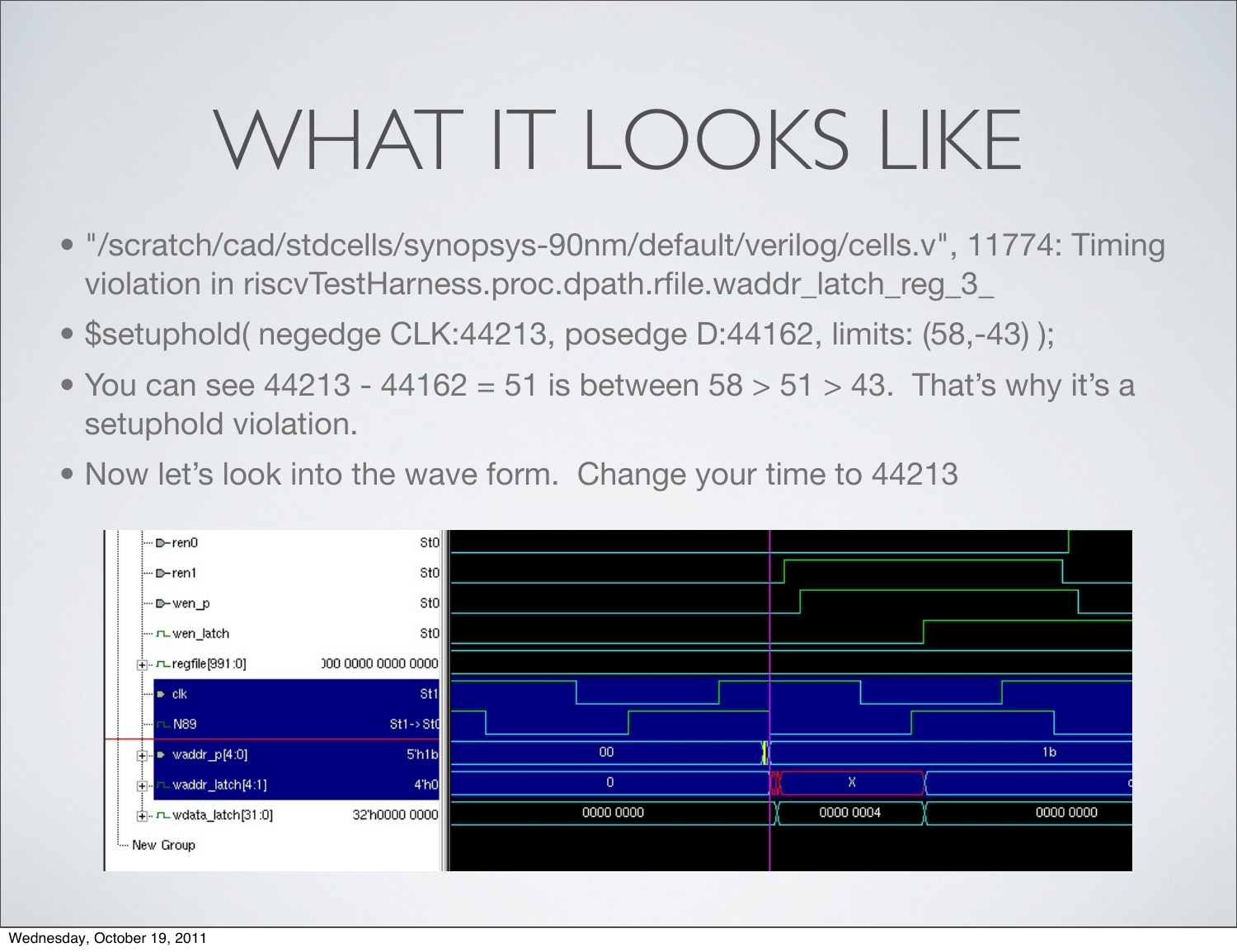### REAL WORLD ISSUES

- ICC DRC/LVS
- Final DRC/LVS
- Pad frames
- Power routing
- $\cdot$  IP